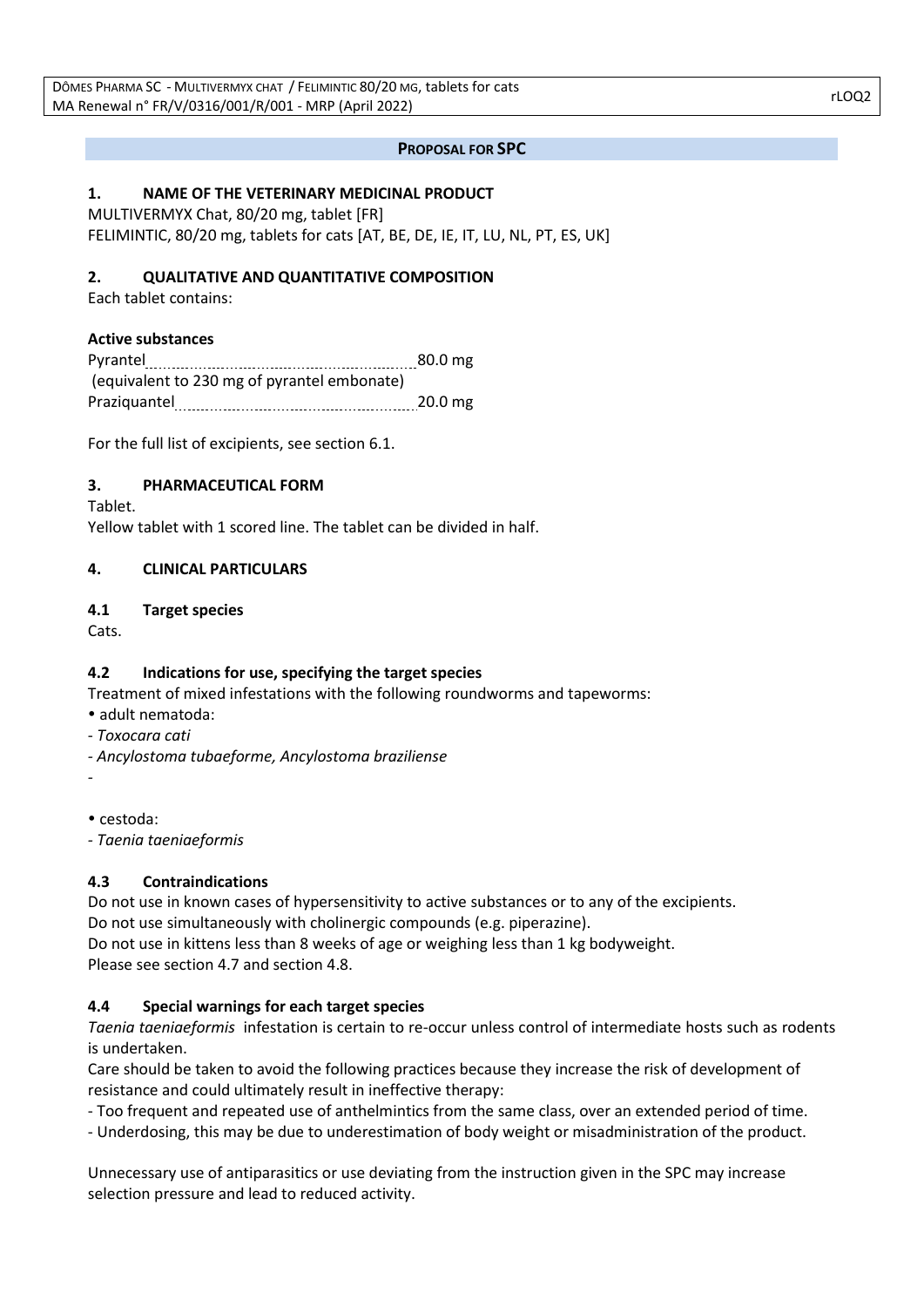The decision of use the product should be based on confirmation of the parasitic species and burden or the risk of infection based on its epidemiological features for each individual animal. The possibility that other animals in the same household can be a source of re-infection with target parasites should be considered and these should be treated as necessary with an appropriate product. The use of the product should take into account local information about susceptibility of the target parasites where available.

Tapeworm infestation occurs in cats at the earliest in the third week of life.

# **4.5 Special precautions for use**

Special precautions for use in animals

The tablets are flavoured. In order to avoid any accidental ingestion, store tablets out of reach of the animals.

Special precautions to be taken by the person administering the veterinary medicinal product to animals Wash hands after use of the product.

In case of accidental ingestion, seek medical advice immediately and show the package leaflet or the label to the physician.

Discard any unused parts of tablets.

# **4.6 Adverse reactions (frequency and seriousness)**

Treated animals may present transient diarrhoea (very common) related to the elimination of parasites. In very rare cases mild and other transient digestive tract disorders such as hypersalivation and/or vomiting may occur and mild and transient neurological disorders such as ataxia may occur in very rare cases.

The frequency of adverse reactions is defined using the following convention:

- very common (more than 1 in 10 animals treated displaying adverse reaction(s))
- common (more than 1 but less than 10 animals in 100 animals treated)
- uncommon (more than 1 but less than 10 animals in 1,000 animals treated)
- rare (more than 1 but less than 10 animals in 10,000 animals treated)
- very rare (less than 1 animal in 10,000 animals, including isolated reports).

# **4.7 Use during pregnancy, lactation or lay**

Praziquantel and pyrantel do not show effects on reproductive parameters in cats.

No embryotoxic, foetotoxic or teratogenic effects have been found in laboratory animals (rat, mouse) for pyrantel and praziquantel and in cats for praziquantel.

The safety of the veterinary medicinal product has not been established in pregnant or lactating cats after oral administration.

The use is not recommended during pregnancy. Can be used during lactation.

# **4.8 Interaction with other medicinal products and other forms of interaction**

Do not use simultaneously with cholinergic compounds (e.g. piperazine), because the specific activities of cholinergic compounds (neuromuscular paralysis of the parasites) can inhibit the efficacy of pyrantel (spastic paralysis of the parasites).

# **4.9 Amounts to be administered and administration route**

Oral use.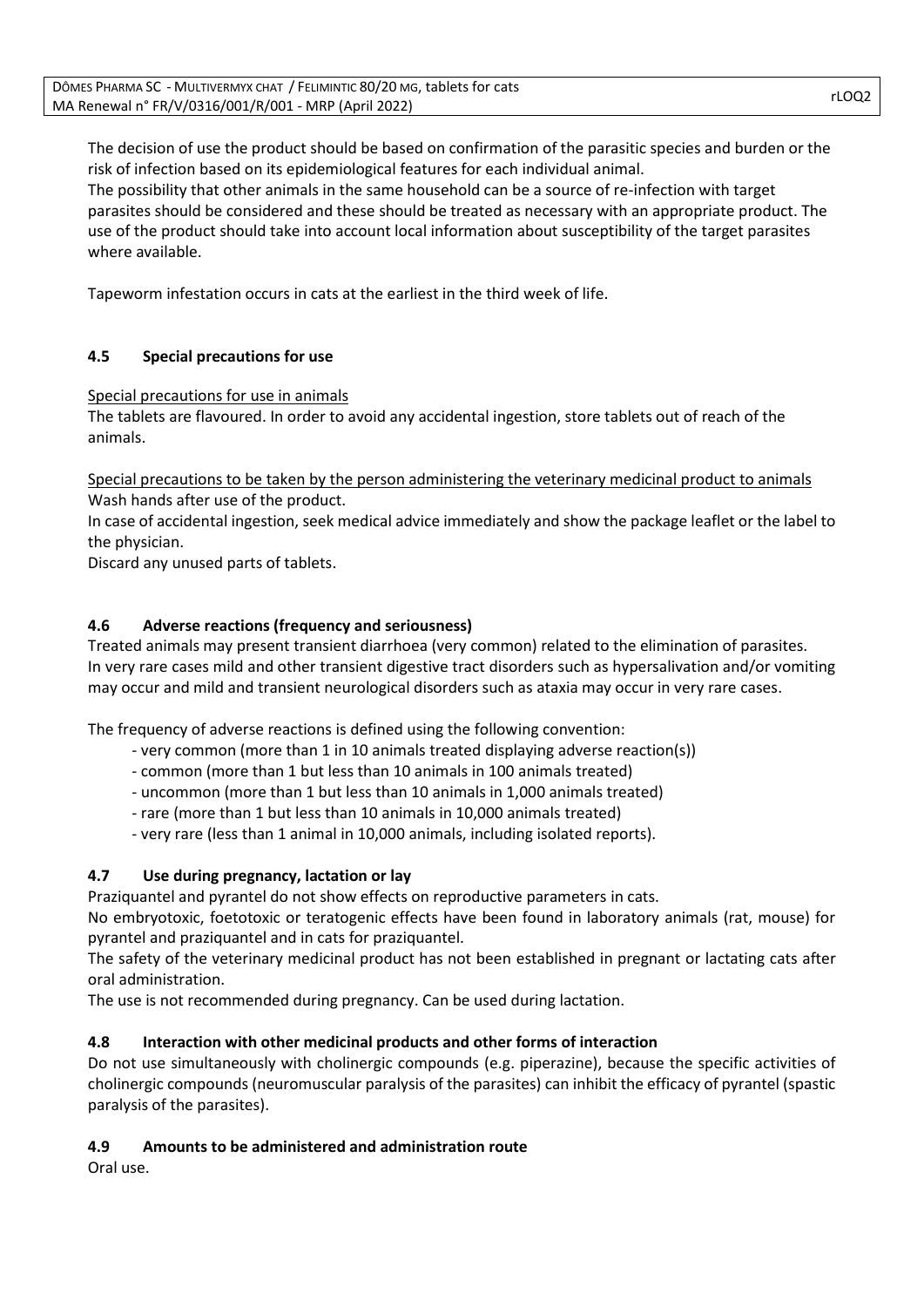5 mg/kg praziquantel and 20 mg/kg pyrantel (57.5 mg as pyrantel embonate), corresponding to 1 tablet per 4 kg bodyweight, in a single administration.

To ensure administration of a correct dosage, body weight should be determined as accurately as possible.

Dosages are shown in the table below:

| Bodyweight (kg) | Number of tablets per intake |
|-----------------|------------------------------|
| $1.0 - 2.0$ kg  |                              |
| $2.1 - 4.0$ kg  |                              |
| $4.1 - 6.0$ kg  | $1 + \frac{1}{2}$            |
| $6.1 - 8.0$ kg  |                              |

The tablets should be given directly into the mouth or mixed with food.

No dietary measures are necessary.

In *Toxocara cati* infestation, especially in kittens, complete elimination cannot be expected, and the risk of infection for humans can persist. Repeat treatments should be carried out with a suitable *Toxocara cati* product at 14 day intervals until 2-3 weeks after weaning.

### **4.10 Overdose (symptoms, emergency procedures, antidotes), if necessary**

At three times the recommended dose of the fixed combination praziquantel/pyrantel, vomiting and diarrhoea have been observed.

### **4.11 Withdrawal period(s)**

Not applicable.

# **5. PHARMACOLOGICAL PROPERTIES**

Pharmacotherapeutic group: Anthelmintics. ATCvet code: QP52AA51.

### **5.1 Pharmacodynamic properties**

The product is an anthelmintic containing praziquantel, a pyrazinoisoquinoline derivative, and pyrantel, a tetrahydropyrimidine derivative (as the embonate salt), active against nematodes and cestodes.

Praziquantel acts on cestodes; the spectrum of action includes *Taenia taeniaeformis*. It acts against all stages of development of these parasites in the cat intestine. Praziquantel is absorbed very rapidly through the parasite's surface and is distributed evenly inside the parasite. Both *in vitro* and *in vivo* severe damage to the parasite integument sets in very quickly, resulting in contraction and paralysis of the parasite. The basis for the rapid onset of action is above all the praziquantel-induced change in the permeability of the parasite membrane to Ca++, which leads to a dysregulation of the parasite metabolism.

No resistance to praziquantel has been reported in cats. The mechanism of resistance has been studied in mouse. In parasites less sensitive to praziquantel, a lower inhibition of hepatic drug-metabolising enzymes and a higher metabolism of praziquantel, leading to a lower exposure of the parasite has been found.

Pyrantel acts specifically on nematodes, in particular *Toxocara cati, Ancylostoma tubaeforme and Ancylostoma braziliense*. It acts as a cholinergic agonist similarly to nicotine, and causes spastic paralysis of the nematodes by a depolarising neuromuscular blockade.

No resistance to pyrantel has been reported in cats. The mechanisms of resistance are not clearly identified, but appear to involve different subtypes of cholinergic receptors which bind to pyrantel in the parasite.

### **5.2 Pharmacokinetic particulars**

Praziquantel is very rapidly and almost completely absorbed in the stomach and small intestine following oral administration. Maximum serum levels are already reached within 0.3 to 2 hours. Praziquantel is very rapidly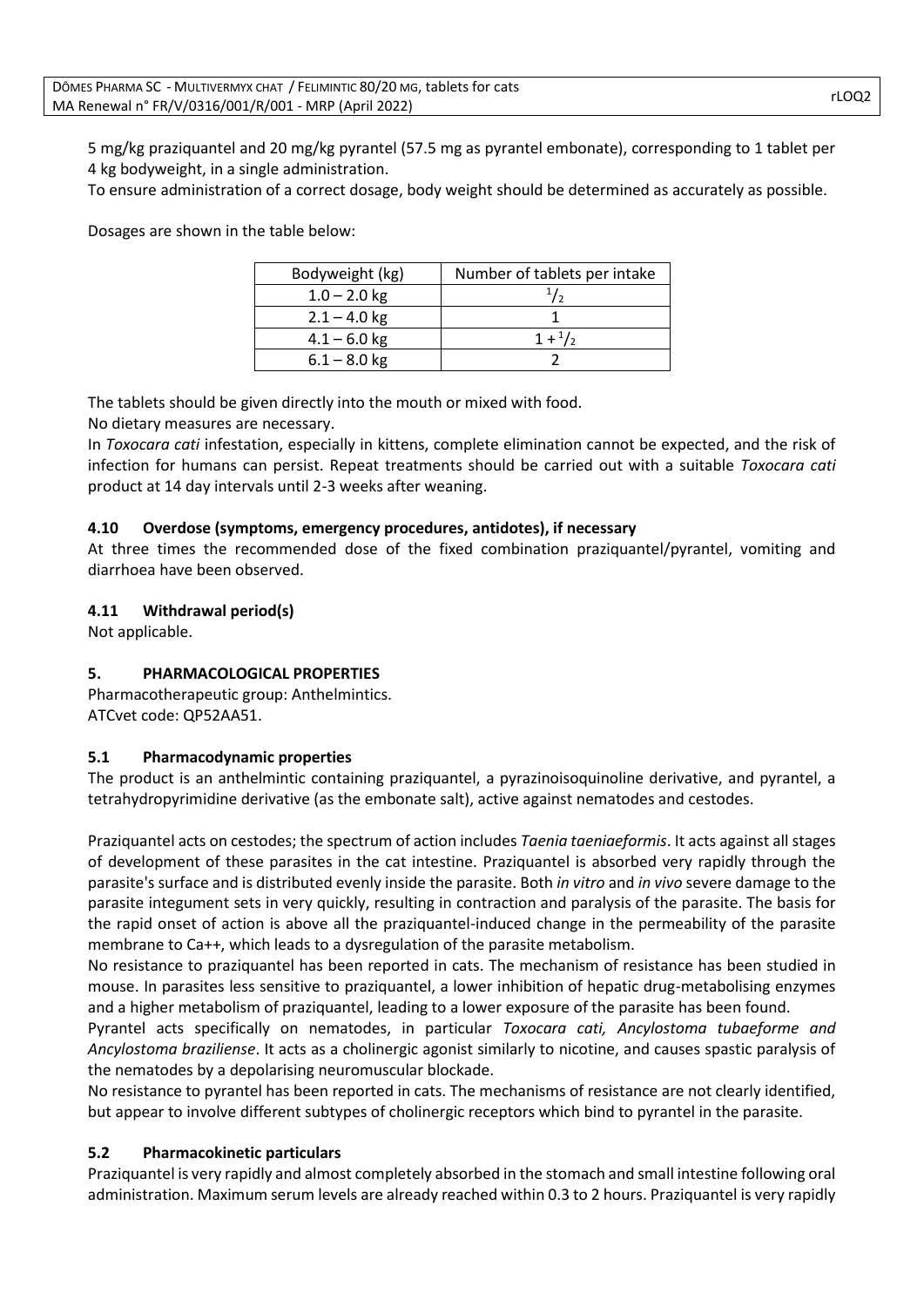distributed into all organs. The elimination half-lives of <sup>14</sup>C-praziquantel and its metabolites are between 2 and 3 hours. Praziquantel is rapidly metabolised in the liver. Among all metabolites, the main metabolite is the 4-hydroxycyclohexyl derivative of praziquantel. Praziquantel is completely eliminated within 48 hours in the form of its metabolites - between 40 and 71 % in the urine and, via the bile, between 13 and 30 % in the faeces.

The embonate salt of pyrantel is poorly absorbed from the gastrointestinal tract.

# **6. PHARMACEUTICAL PARTICULARS**

# **6.1 List of excipients**

Microcrystalline cellulose Pregelatinized starch Pig liver flavour Dried yeast Magnesium stearate Povidone K30

# **6.2 Major incompatibilities**

None known.

# **6.3 Shelf life**

Shelf life of the veterinary medicinal product as packaged for sale: 5 years. Shelf life after opening the immediate packaging: Unused half tablets must be discarded.

# **6.4. Special precautions for storage**

This medicinal product does not require any special temperature storage conditions.

# **6.5 Nature and composition of immediate packaging**

PVC/aluminium thermosealed blister containing two tablets. Cardboard box containing one blister.

# **6.6 Special precautions for the disposal of unused veterinary medicinal product or waste materials derived from the use of such products**

Any unused veterinary medicinal product or waste materials derived from such veterinary medicinal product should be disposed of in accordance with local requirements.

# **7. MARKETING AUTHORISATION HOLDER**

DOMES PHARMA SC 57 rue des Bardines 63370 LEMPDES FRANCE

# **8. MARKETING AUTHORISATION NUMBER(S)**

FR/X/XXXXXXX X/XXXX

# **9. DATE OF FIRST AUTHORISATION/RENEWAL OF THE AUTHORISATION**

03/07/2015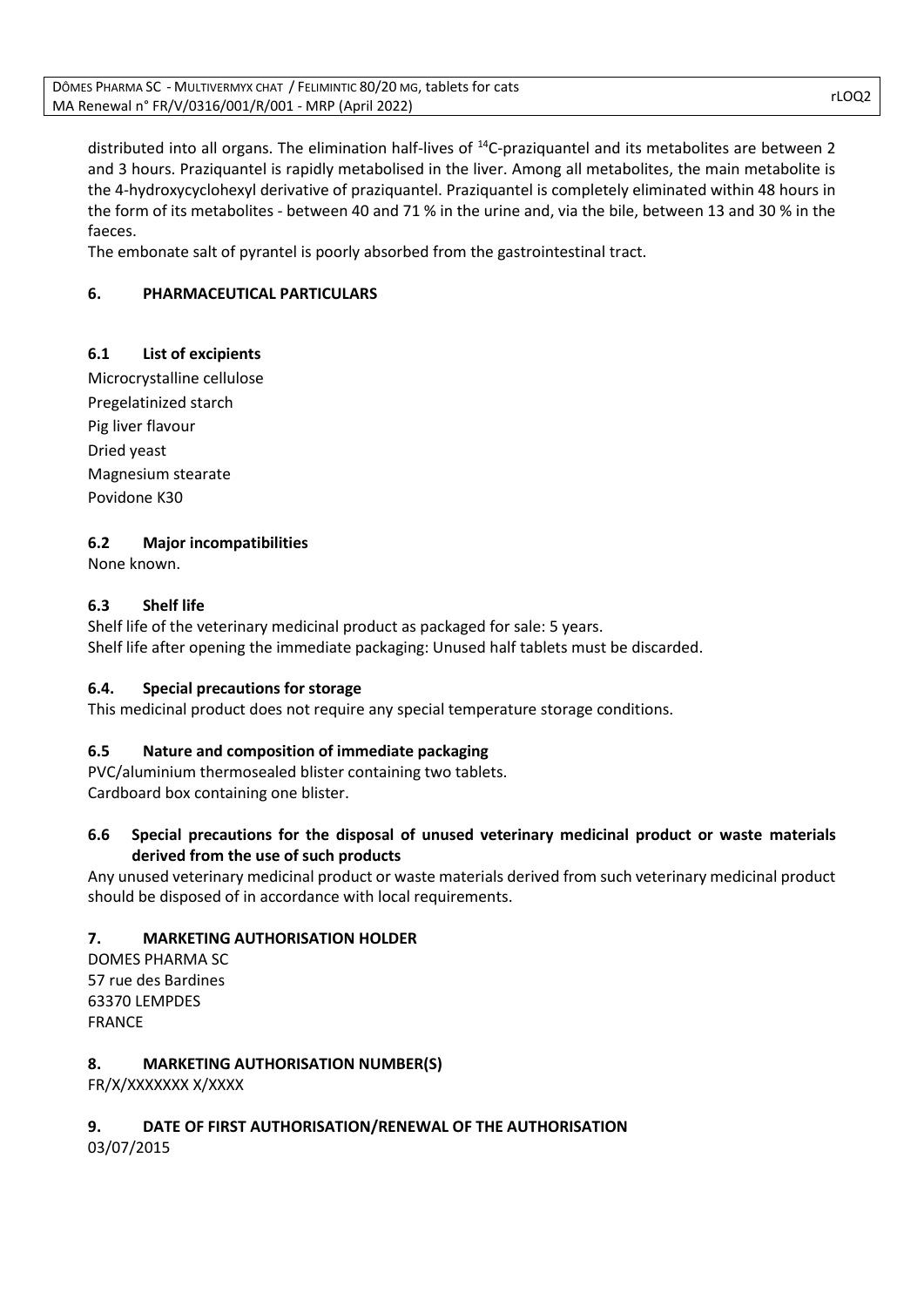# **10 DATE OF REVISION OF THE TEXT**

XX/XX/2017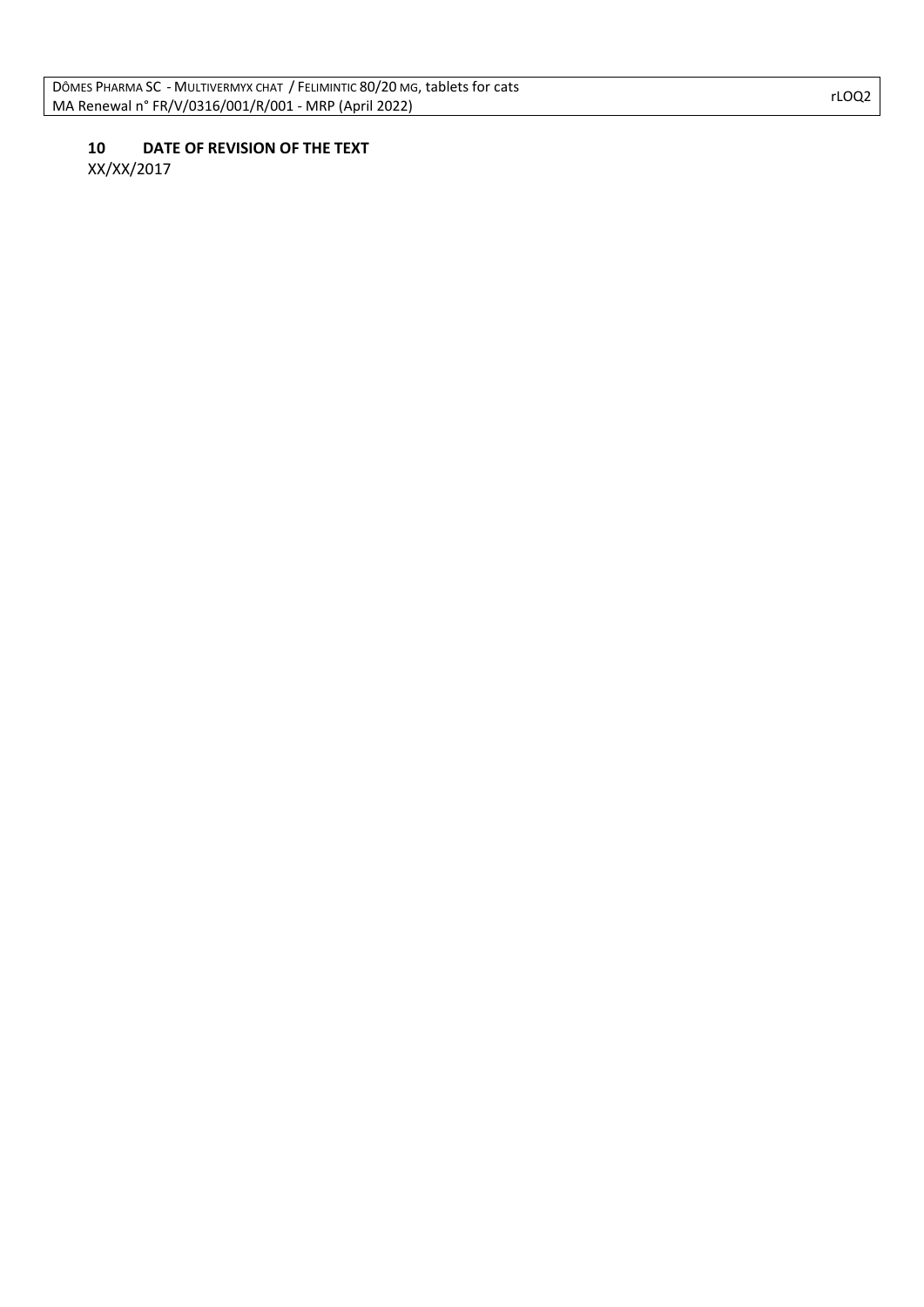### **OUTER PACKAGING: CARDBOARD BOX**

### **PARTICULARS TO APPEAR ON THE OUTER PACKAGE** cardboard box

### **1. NAME OF THE VETERINARY MEDICINAL PRODUCT**

MULTIVERMYX Chat, 80/20 mg, tablet [FR] FELIMINTIC, 80/20 mg, tablets for cats [AT, BE, DE, IE, IT, LU, NL, PT, ES, UK]

Pyrantel/Praziquantel Cats  $(> 1 kg)$ 

### **2. STATEMENT OF ACTIVE SUBSTANCES**

Each tablet contains:

#### **Active substances**

Pyrantel 80.0 mg (equivalent to 230 mg of pyrantel embonate) Praziquantel 20.0 mg

#### **3. PHARMACEUTICAL FORM**

Tablet.

**4. PACKAGE SIZE**

Cardboard box of 2 tablets.

|  | <b>TARGET SPECIES</b> |  |
|--|-----------------------|--|
|--|-----------------------|--|

Cats.

**6. INDICATION(S)**

For the treatment of infestations by gastrointestinal parasites sensitive to praziquantel and pyrantel. For the treatment of mixed infestations with the roundworm *Toxocara cati* (adult), hookworms *Ancylostoma tubaeforme* and *braziliense* (adults) and the tapeworm *Taenia taeniaeformis*.

### **7. METHOD AND ROUTE(S) OF ADMINISTRATION**

For oral use.

Read the package leaflet before use.

#### **8. WITHDRAWAL PERIOD**

rLOQ2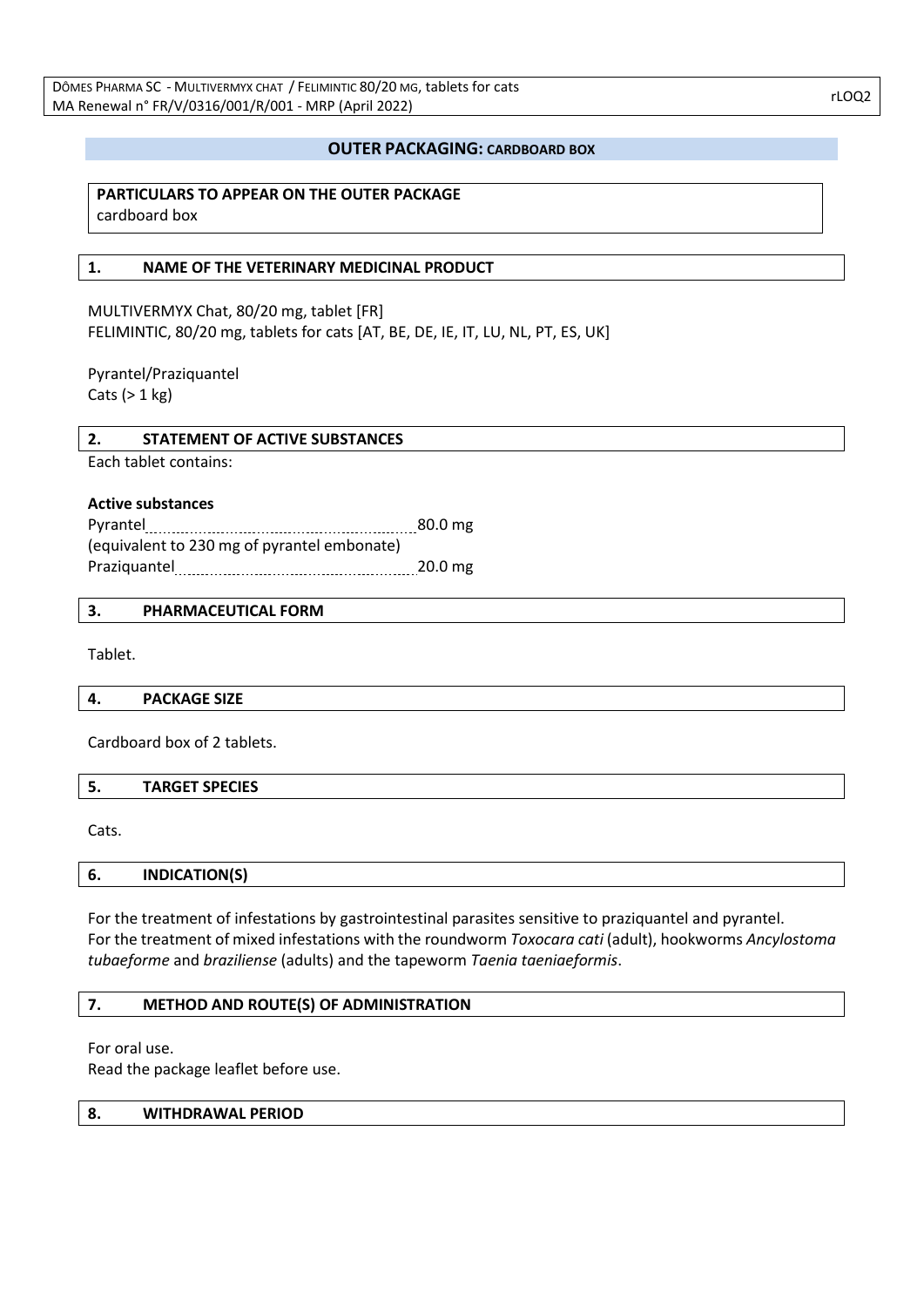### **9. SPECIAL WARNING(S), IF NECESSARY**

#### **10. EXPIRY DATE**

<EXP {month/year}>

#### **11. SPECIAL STORAGE CONDITIONS**

This medicinal product does not require any special temperature storage conditions. Do not keep the remaining portion of the divided tablets after opening.

#### **12. SPECIAL PRECAUTIONS FOR THE DISPOSAL OF UNUSED PRODUCTS OR WASTE MATERIALS, IF ANY**

Disposal: read the package leaflet.

# **13. THE WORDS "FOR ANIMAL TREATMENT ONLY" AND CONDITIONS OR RESTRICTIONS REGARDING SUPPLY AND USE, IF APPLICABLE**

For animal treatment only.

#### **14. THE WORDS "KEEP OUT OF THE SIGHT AND REACH OF CHILDREN"**

Keep out of the sight and reach of children.

#### **15. NAME AND ADDRESS OF THE MARKETING AUTHORISATION HOLDER**

DOMES PHARMA SC 57 rue des Bardines 63370 LEMPDES FRANCE

#### **16. MARKETING AUTHORISATION NUMBER(S)**

FR/X/XXXXXXX X/XXXX

#### **17. MANUFACTURER'S BATCH NUMBER**

<Lot> {number}

rLOQ2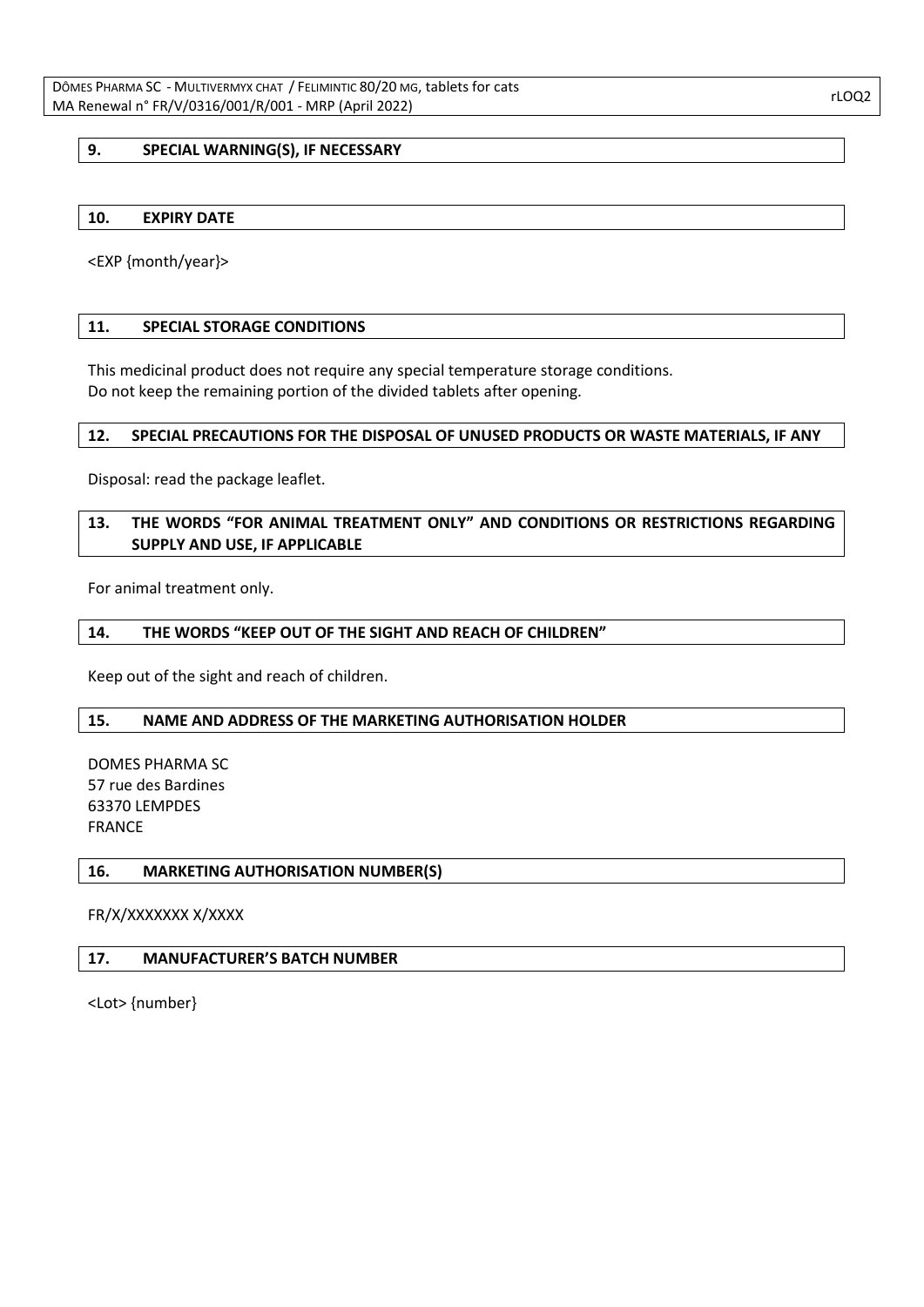### **IMMEDIATE PACKAGING: GLASS AMPOULS**

### **MINIMUM PARTICULARS TO APPEAR ON BLISTERS OR STRIPS**

**{PVC/aluminium thermosealed blister}**

#### **1. NAME OF THE VETERINARY MEDICINAL PRODUCT**

MULTIVERMYX Chat, tablet [FR] FELIMINTIC, 80/20 mg, tablets for cats [AT, BE, DE, IE, IT, LU, NL, PT, ES, UK]

Pyrantel 80.0 mg (as embonate salt) Praziquantel 20.0 mg

#### **2. NAME OF THE MARKETING AUTHORISATION HOLDER**

#### DOMES PHARMA SC

### **3. EXPIRY DATE**

EXP {month/year}

#### **4. BATCH NUMBER**

<Lot> {number}

### **5. THE WORDS "FOR ANIMAL TREATMENT ONLY"**

For animal treatment only.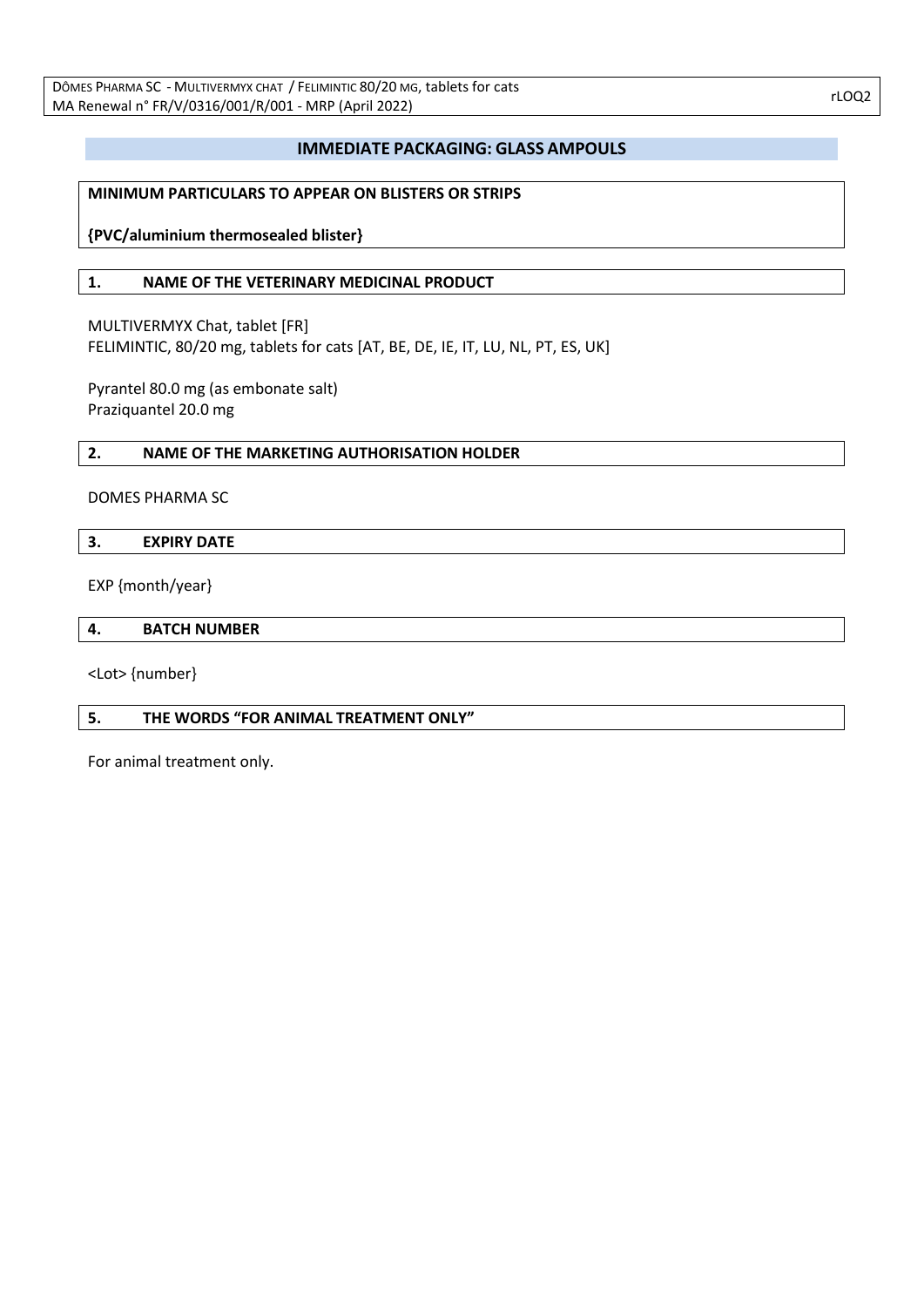# **PACKAGE LEAFLET**

### **PACKAGE LEAFLET FOR:**

### MULTIVERMYX Chat, 80/20 mg, tablet [FR] FELIMINTIC, 80/20 mg, tablets for cats [AT, BE, DE, IE, IT, LU, NL, PT, ES, UK]

# **1. NAME AND ADDRESS OF THE MARKETING AUTHORISATION HOLDER AND OF THE MANUFACTURING AUTHORISATION HOLDER RESPONSIBLE FOR BATCH RELEASE, IF DIFFERENT**

Marketing authorisation holder: DOMES PHARMA SC 57 rue des Bardines 63370 LEMPDES FRANCE

Manufacturer responsible for batch release: EUROPHARTECH 34 rue Henri Matisse 63370 LEMPDES FRANCE

### **2. NAME OF THE VETERINARY MEDICINAL PRODUCT**

MULTIVERMYX Chat, 80/20 mg, tablet [FR] FELIMINTIC, 80/20 mg, tablets for cats [AT, BE, DE, IE, IT, LU, NL, PT, ES, UK] Pyrantel embonate Praziquantel

# **3. STATEMENT OF THE ACTIVE SUBSTANCE(S) AND OTHER INGREDIENT(S)**

Each tablet contains:

### **Active substances**

| Pyrantel                                     | 80.0 <sub>mg</sub> |
|----------------------------------------------|--------------------|
| (equivalent to. 230 mg of pyrantel embonate) |                    |
| Praziquantel                                 | 20.0 <sub>mg</sub> |

Yellow tablet with 1 scored line. The tablet can be divided in half.

# **4. INDICATION(S)**

Treatment of mixed infestations with the following roundworms and tapeworms:

- adult nematoda:
- *Toxocara cati*
- *- Ancylostoma tubaeforme, Ancylostoma braziliense*
- cestoda:
- *- Taenia taeniaeformis*

# **5. CONTRAINDICATIONS**

Do not use in known cases of hypersensitivity to active substances or to any of the excipients. Do not use simultaneously with cholinergic compounds (e.g. piperazine).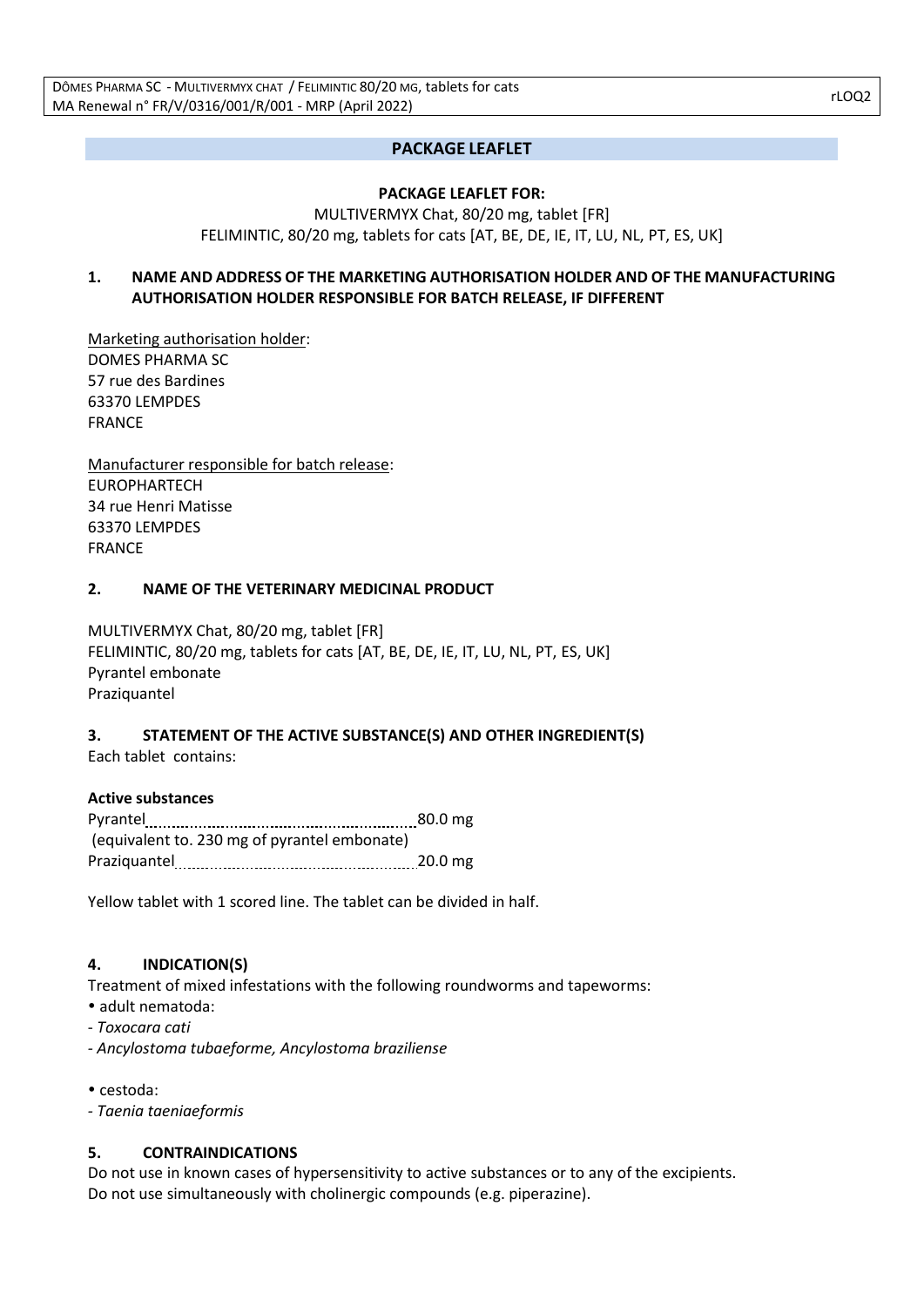Do not use in kittens less than 8 weeks of age or weighing less than 1 kg bodyweight.

### **6. ADVERSE REACTIONS**

Treated animals may present transient diarrhoea (very common) related to the elimination of parasites. In very rare cases mild and other transient digestive tract disorders such as hypersalivation and/or vomiting may occur and mild and transient neurological disorders such as ataxia may occur in very rare cases.

The frequency of adverse reactions is defined using the following convention:

- very common (more than 1 in 10 animals treated displaying adverse reaction(s))
- common (more than 1 but less than 10 animals in 100 animals treated)
- uncommon (more than 1 but less than 10 animals in 1,000 animals treated)
- rare (more than 1 but less than 10 animals in 10,000 animals treated)
- very rare (less than 1 animal in 10,000 animals, including isolated reports).

If you notice any serious effects or other effects not mentioned in this package leaflet, please inform your veterinary surgeon.

### **7. TARGET SPECIES**

Cats.

### **8. DOSAGE FOR EACH SPECIES, ROUTE(S) AND METHOD OF ADMINISTRATION**

Oral use.

5 mg/kg praziquantel and 20 mg/kg pyrantel (57.5 mg as pyrantel embonate), corresponding to 1 tablet per 4 kg bodyweight, in a single administration.

To ensure administration of a correct dosage, body weight should be determined as accurately as possible.

Dosages are shown in the table below:

| Bodyweight (kg) | Number of tablets per intake |
|-----------------|------------------------------|
| $1.0 - 2.0$ kg  |                              |
| $2.1 - 4.0$ kg  |                              |
| $4.1 - 6.0$ kg  | $1 + \frac{1}{2}$            |
| $6.1 - 8.0$ kg  |                              |

The tablets should be given directly into the mouth or mixed with food. No dietary measures are necessary.

In *Toxocara cati* infestation, especially in kittens, complete elimination cannot be expected, and the risk of infection for humans can persist. Repeat treatments should be carried out with a suitable *Toxocara cati* product at 14 day intervals until 2-3 weeks after weaning.

# **9. ADVICE ON CORRECT ADMINISTRATION**

None.

# **10. WITHDRAWAL PERIOD**

Not applicable.

# **11. SPECIAL STORAGE PRECAUTIONS**

Keep out of the sight and reach of children.

This medicinal product does not require any special temperature storage conditions. Shelf life after opening the immediate packaging: Unused half tablets must be discarded.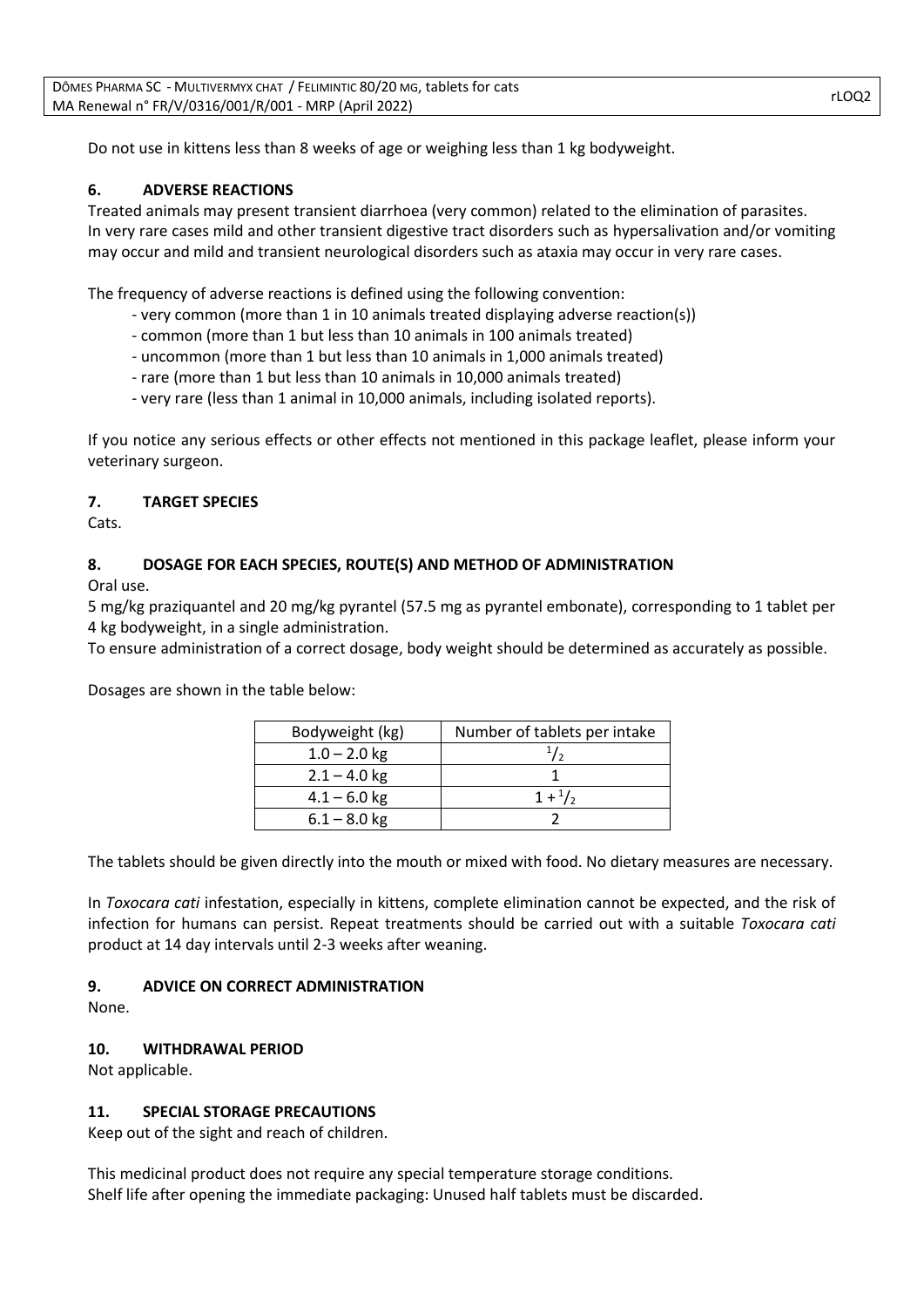Do not use this veterinary medicinal product after the expiry date which is stated on the carton after EXP. The expiry date refers to the last day of that month.

# **12. SPECIAL WARNING(S)**

Special warnings for each target species:

*Taenia taeniaeformis* infestation is certain to re-occur unless control of intermediate hosts such rodents is undertaken.

Care should be taken to avoid the following practices because they increase the risk of development of resistance and could ultimately result in ineffective therapy:

- Too frequent and repeated use of anthelmintics from the same class, over an extended period of time.

- Underdosing, this may be due to underestimation of body weight or misadministration of the product.

Unnecessary use of antiparasitics or use deviating from the instruction given in the SPC may increase selection pressure and lead to reduced activity.

The decision of use the product should be based on confirmation of the parasitic species and burden or the risk of infection based on its epidemiological features for each individual animal.

The possibility that other animals in the same household can be a source of re-infection with target parasites should be considered and these should be treated as necessary with an appropriate product. The use of the product should take into account local information about susceptibility of the target parasites where available.

Tapeworm infestation occurs in cats at the earliest in the third week of life.

Special precautions for use in animals:

The tablets are flavoured. In order to avoid any accidental ingestion, store tablets out of reach of the animals.

Special precautions to be taken by the person administering the veterinary medicinal product to animals: Wash hands after use of the product.

In case of accidental ingestion, seek medical advice immediately and show the package leaflet or the label to the physician.

Discard any unused parts of tablets.

# Use during pregnancy, lactation or lay:

Praziquantel and pyrantel do not show effects on reproductive parameters in cats.

No embryotoxic, foetotoxic or teratogenic effects have been found in laboratory animals (rat, mouse) for pyrantel and praziquantel and in cats for praziquantel.

The safety of the veterinary medicinal product has not been established in pregnant or lactating cats after oral administration.

The use is not recommended during pregnancy. Can be used during lactation.

# Interaction with other medicinal products and other forms of interaction:

Do not use simultaneously with cholinergic compounds (e.g. piperazine), because the specific activities of cholinergic compounds (neuromuscular paralysis of the parasites) can inhibit the efficacy of pyrantel (spastic paralysis of the parasites).

### Overdose (symptoms, emergency procedures, antidotes):

At three times the recommended dose of the fixed combination praziquantel/pyrantel, vomiting and diarrhoea have been observed.